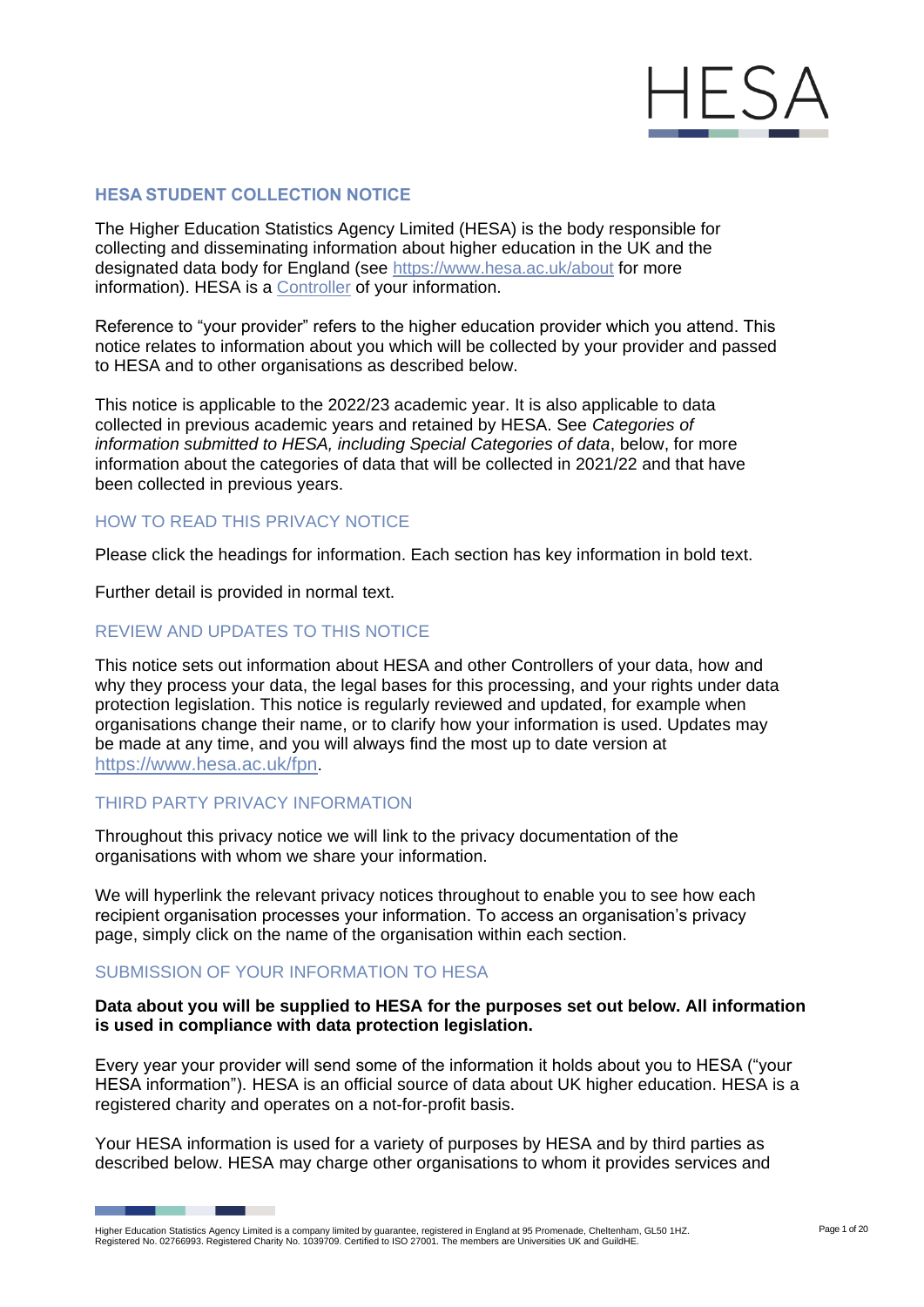

data. Uses of your HESA information may include linking parts of it to other information, as described below. Information provided to HESA is retained indefinitely for statistical research purposes. Your HESA information will not be used to make automated decisions about you. The extent to which your HESA information will be used for purposes 4-5 and 8 will vary.

HESA processes information about UK and other nationals, including EU nationals. Accordingly, all uses of HESA information must comply with the General Data Protection Regulation ("GDPR") (including UK and EU versions) and the Data Protection Act 2018.

# PROCESSING OF YOUR PERSONAL DATA THROUGHOUT THE DEVELOPMENT OF DATA FUTURES

**HESA is developing a new system, the HESA Data Platform (HDP), and a new data model for collecting student information through a development programme called Data Futures. More information about this programme of work can be found here: [www.hesa.ac.uk/innovation/data-futures.](https://www.hesa.ac.uk/innovation/data-futures)**

If your HESA information is processed as part of this programme, it will be used by HESA and your provider to participate in a pilot of the new system and/or to check the accuracy of the new data model. Specifically, your HESA information will be used by HESA, your provider, and higher education funding and regulatory bodies participating in the Data Futures programme to:

• evaluate the new data model; and

٠

• evaluate system functionality (including how the new system interacts with pilot participants' systems and with HESA's existing legacy systems).

If your HESA information is used as part of the Data Futures programme, then it will be deleted from that programme within 6 months of the end of the relevant testing phase.

In 2022/23 it is envisaged that the Data Futures programme will move from pilot phase to live collection via the HDP. Therefore, your data may also be processed via the HDP for live collection purposes and will be processed and retained pursuant to Purposes 1 and 2 below.

As the purpose of the Data Futures programme is to enable HESA to have a platform suitable for the public functions of the higher education sector, the lawful bases for this processing can be found in Purpose 1 (below). Processing relating to migrating data held within HESA's permanent records to the new Data Futures data model is carried out under Purpose 8.

# CATEGORIES OF INFORMATION SUBMITTED TO HESA, INCLUDING SPECIAL CATEGORIES OF DATA

**HESA collects data about the personal characteristics of students and information about their studies and qualifications. This might include sensitive details about students' personal lives used for equality and diversity monitoring.**

Data submitted to HESA by your provider includes details about the course you are studying,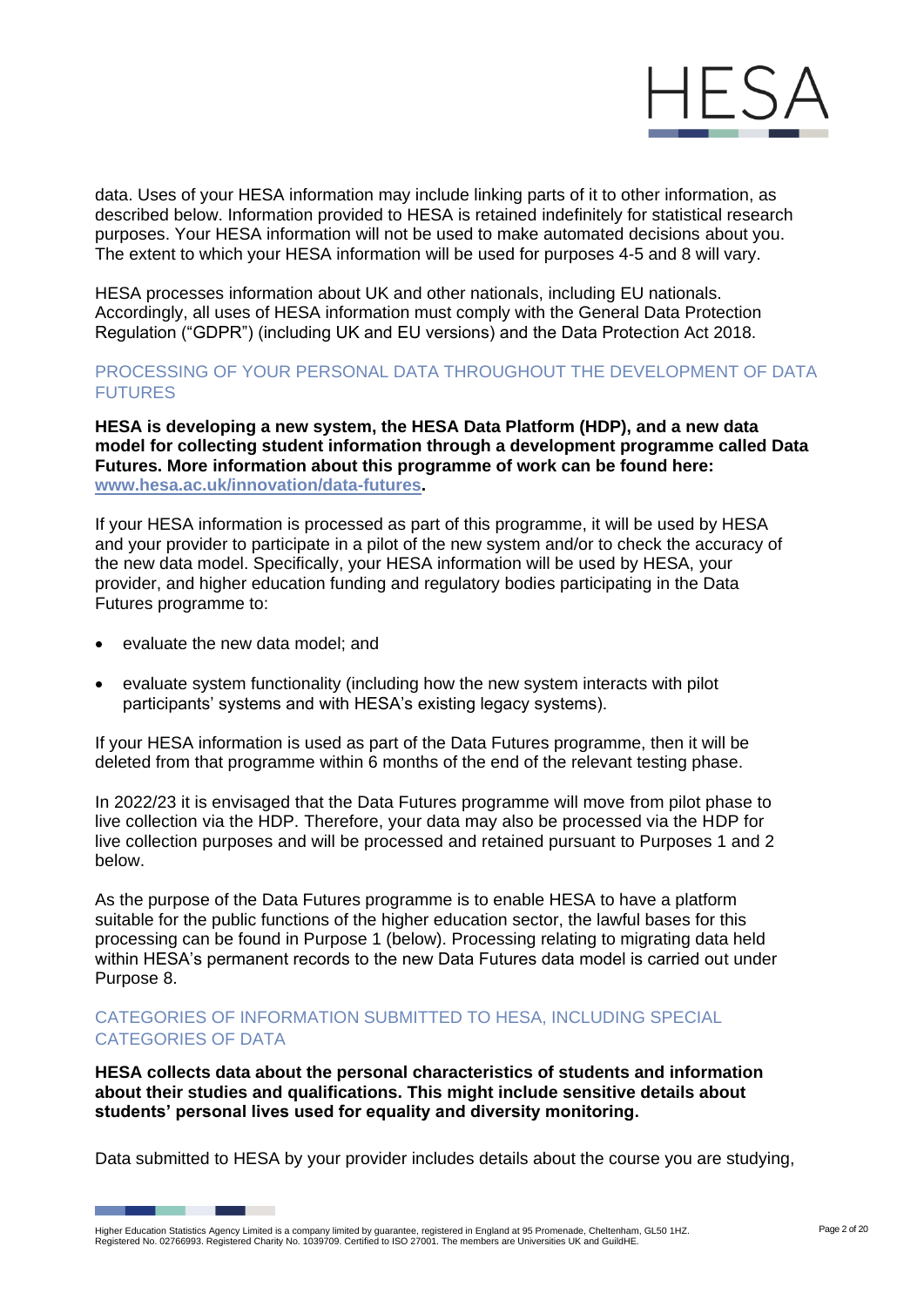

and any qualifications awarded to you during the academic year. It also includes personal [data](https://ico.org.uk/for-organisations/guide-to-data-protection/guide-to-the-general-data-protection-regulation-gdpr/key-definitions/what-is-personal-data/) - such as your name and date of birth, your prior qualifications, and where you lived before and during your course.

Information about your health, disability status, ethnicity, sexual orientation, gender reassignment or religion are classed as 'Special Categories of data' under the GDPR. Any special category data supplied to HESA by your provider as part of their submission will be included in your HESA information.

This information is necessary for monitoring equality of opportunity and eliminating unlawful discrimination in accordance with the Equality Act 2010 and Section 75 of the Northern Ireland Act 1998 or equivalent subsequent legislation, or for other research purposes falling within GDPR Article 9(2)(j). This information will also be processed for statistics and statistical research.

Some other information is used to enable research into the provision of fair access to higher education, for example information as to whether you are a care leaver. If your provider is in England your HESA information may include details of any financial support you may receive from your higher education provider.

A full list of data items that may be included in your HESA information for the 2022/23 academic year will be available from October 2022 here: <https://codingmanual.hesa.ac.uk/22056/>

Please note that not all data items are collected for all students.

If you were a student in a previous academic year, a full list of data items that may be included in your HESA information can be found below. Please note that multiple academic years are likely to apply to your HESA information depending on the length of your initial course(s) and of any further study.

If you need any assistance in identifying which records your HESA information may be included in, please contact [data.protection@hesa.ac.uk](mailto:data.protection@hesa.ac.uk) for guidance.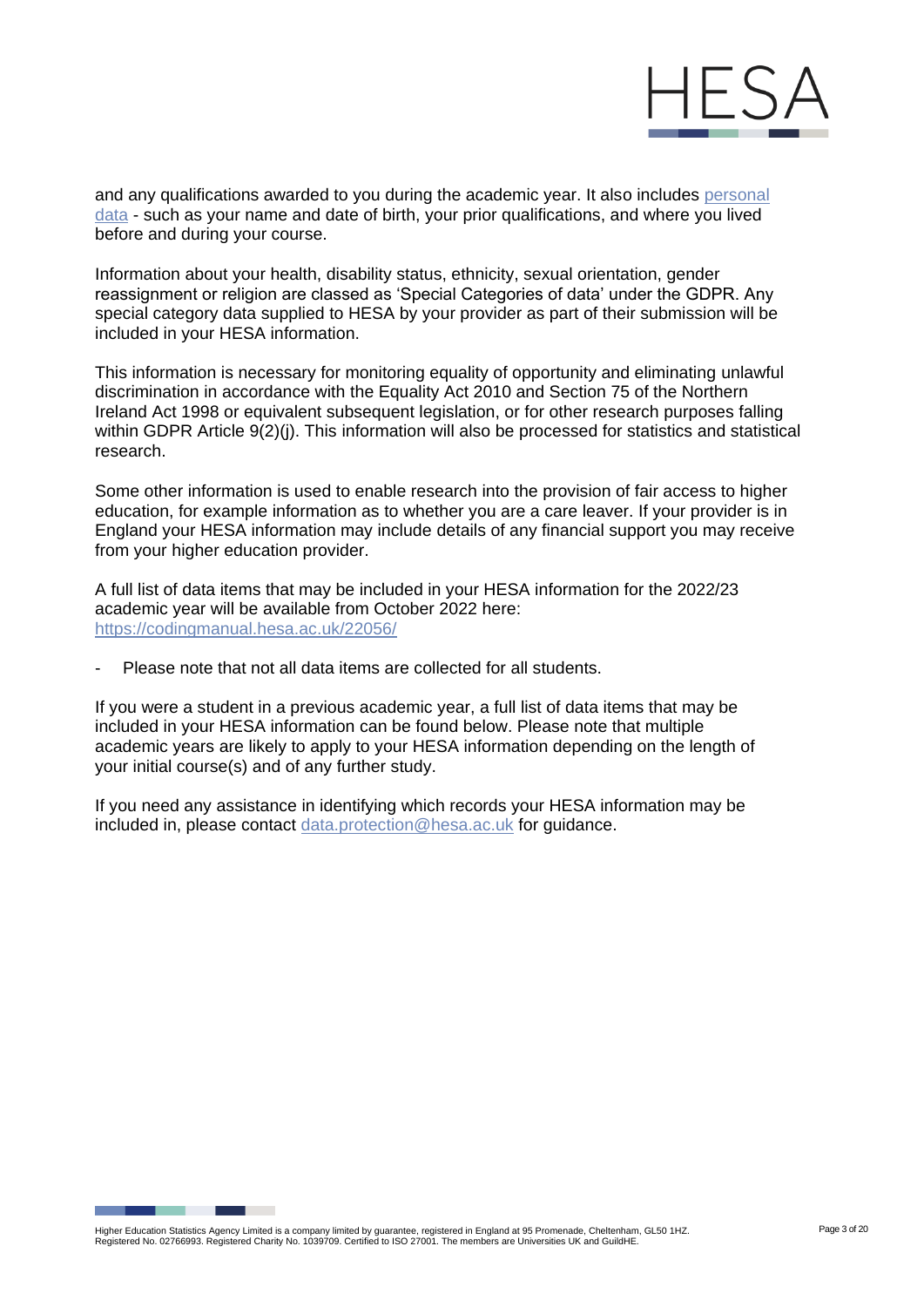

| <b>Student Record</b>                                                                                                                                                                                                                                                                                                                                                                                                                          | <b>Student Alternative</b><br><b>Record (formerly</b><br>known as AP Student                                                               | <b>Initial Teacher</b><br><b>Training Record</b><br>(ITT)                                                                                                                                                                                              |
|------------------------------------------------------------------------------------------------------------------------------------------------------------------------------------------------------------------------------------------------------------------------------------------------------------------------------------------------------------------------------------------------------------------------------------------------|--------------------------------------------------------------------------------------------------------------------------------------------|--------------------------------------------------------------------------------------------------------------------------------------------------------------------------------------------------------------------------------------------------------|
|                                                                                                                                                                                                                                                                                                                                                                                                                                                | Record)                                                                                                                                    |                                                                                                                                                                                                                                                        |
| 21/22<br>$\bullet$<br>20/21<br>19/20<br>18/19<br>17/18<br>16/17<br>15/16<br>14/15<br>13/14<br>$\bullet$<br>12/13<br>11/12<br>10/11<br>$\bullet$<br>09/10<br>$\bullet$<br>08/09<br>$\bullet$<br>07/08<br>$\bullet$<br>06/07<br>$\bullet$<br>05/06<br>$\bullet$<br>04/05<br>$\bullet$<br>03/04<br>$\bullet$<br>02/03<br>$\bullet$<br>01/02<br>$\bullet$<br>00/01<br>$\bullet$<br>99/00<br>98/99<br>97/98<br>96/97<br>95/96<br>94/95<br>$\bullet$ | 21/22<br>$\bullet$<br>20/21<br>19/20<br>18/19<br>٠<br>17/18<br>$\bullet$<br>16/17<br>$\bullet$<br>15/16<br>$\bullet$<br>14/15<br>$\bullet$ | 21/22<br>$\bullet$<br>20/21<br>٠<br>19/20<br>$\bullet$<br>18/19<br>٠<br>17/18<br>٠<br>16/17<br>$\bullet$<br>15/16<br>$\bullet$<br>14/15<br>$\bullet$<br>13/14<br>$\bullet$<br>12/13<br>٠<br>11/12<br>$\bullet$<br>10/11<br>$\bullet$<br>09/10<br>08/09 |

In addition to the above, The Universities and Colleges Admissions Service ('UCAS') will send some information it holds about you to us to support our UK-wide public functions, to collect and disseminate higher education information.

It may be necessary to share data we receive from UCAS with your higher education provider to assist with validation and additional quality assurance steps, including for the Data Futures programme.

For more information on uses of your UCAS data see [https://www.hesa.ac.uk/about/regulation/data-protection/ucas-data.](https://www.hesa.ac.uk/about/regulation/data-protection/ucas-data)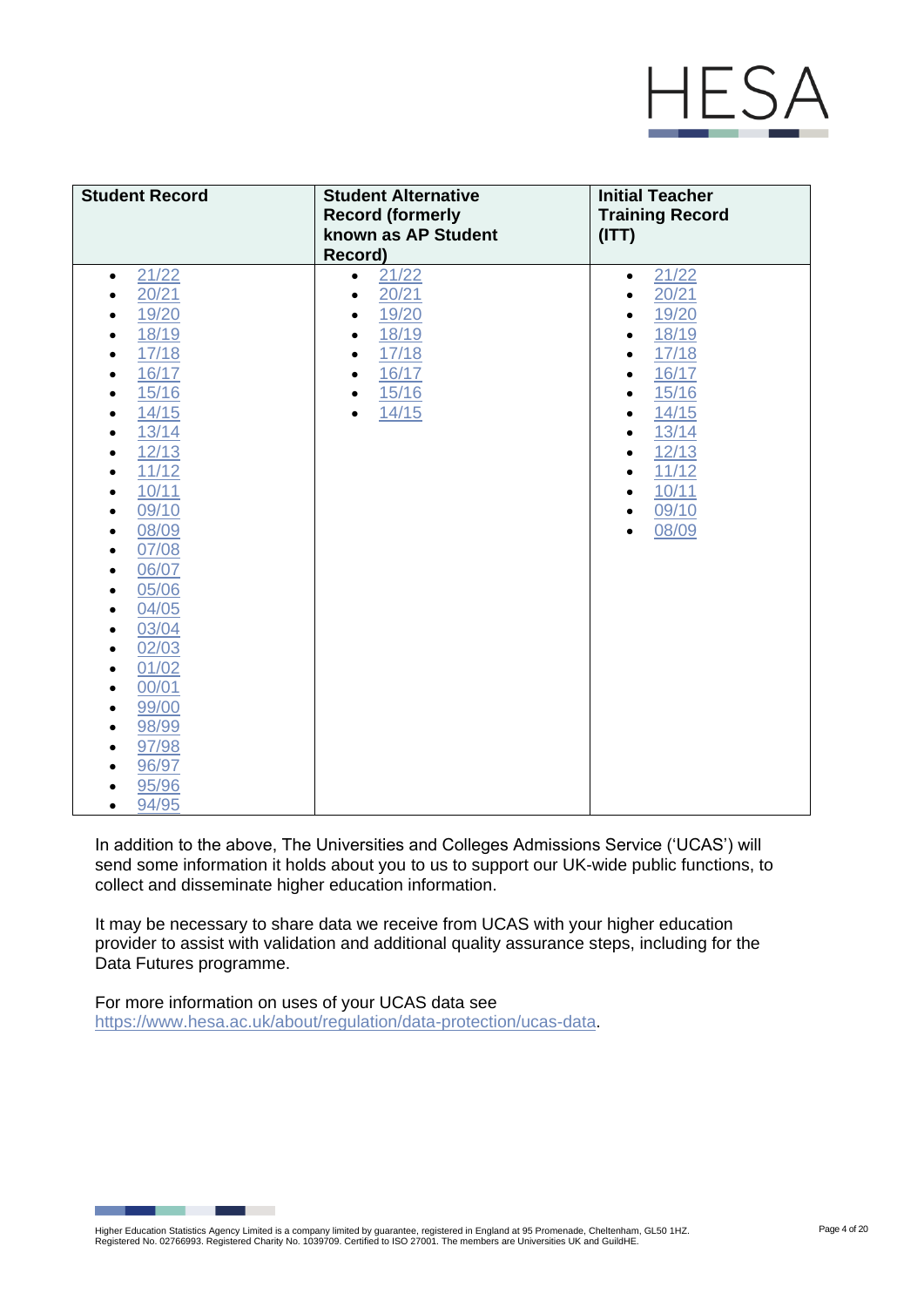

# PURPOSE 1 – NAMED DATA USED FOR PUBLIC FUNCTIONS BY THE HE FUNDING AND REGULATORY BODIES

#### **Your HESA information is used by HE funding and regulatory bodies (who request HESA to collect it) for their statutory and/or public functions including funding, regulation and policy-making purposes. Your information is provided by reference to your name, but your information will not be used to make decisions about you, except as described in Purpose 3 below.**

HESA shares your HESA information with the HE funding and regulatory body(s) who request HESA to collect it and require it to carry out their statutory and/or public functions. This data sharing is carried out in the public interest or in the exercise of official authority vested in HESA and the funding and regulatory bodies. HESA has been appointed as the designated data body for England under the [Higher Education and Research Act 2017. T](https://www.legislation.gov.uk/ukpga/2017/29/contents/enacted)he HE funding and regulatory bodies are:

- England [Office for Students](https://www.officeforstudents.org.uk/privacy/) (who take into account what would be helpful to collect for sharing with UK Research and Innovation and the Secretary of State)
- Wales [Higher Education Funding](https://www.hefcw.ac.uk/en/about-us/operational-policies/hefcw-privacy-notice/) Council for Wales
- Scotland [Scottish Funding Council](http://www.sfc.ac.uk/about-sfc/how-we-operate/access-information/privacy-notice/privacy.aspx)
- Northern Ireland Department [for the Economy](https://www.economy-ni.gov.uk/dfe-privacy-notice)

Your HESA information will be shared with these organisations as part of a large dataset which contains similar information about other people who have followed higher education courses in the UK. These organisations are also Controllers of your HESA information. This means that they make their own decisions about how to use it, and this may include publishing statistics, carrying out quality assurance, and sharing the information with third parties, such as other government or public bodies or other organisations of the type listed elsewhere in this collection notice. However, all uses of your HESA information are within the purposes set out in this collection notice and covered by data sharing agreements with HESA.

These organisations may retain HESA information indefinitely for statistical and research purposes.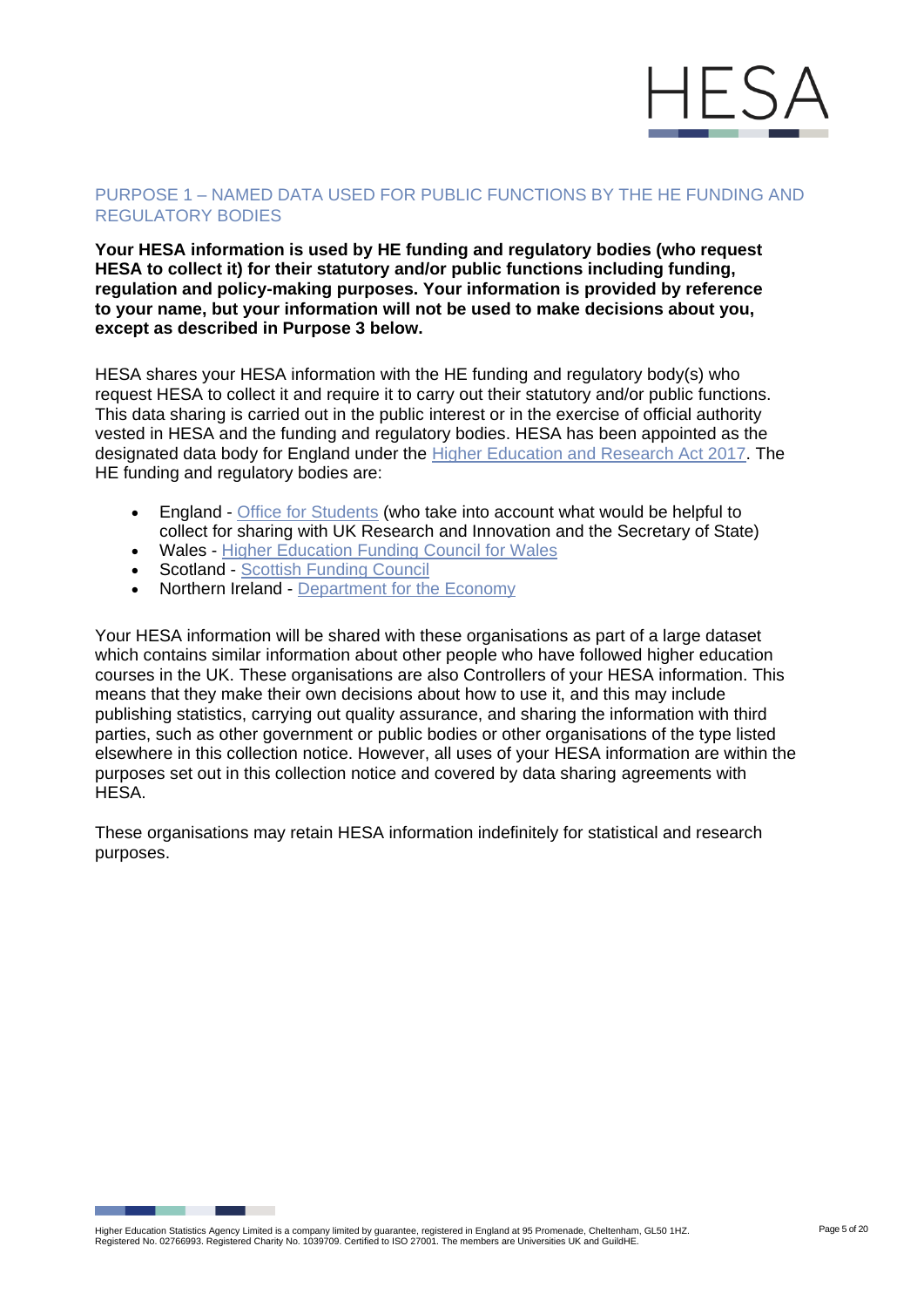

#### **Legal basis for processing your information for Purpose 1**

Processing of your HESA information is necessary for the performance of a task carried out in the public interest or in the exercise of official authority vested in HESA (see GDPR Article  $6(1)(e)$ ).

Processing of Special Categories of data is necessary for reasons of substantial public interest in accordance with the Equality Act (Article 9(2)(g), UK GDPR and paragraph 8, part 2, schedule 1, Data Protection Act 2018); and necessary for statistical and research purposes in accordance with Article 89(1) and research purposes based on the duties in the Equality Act 2010, Section 75 of the Northern Ireland Act 1998, or the Digital Economy Act 2017 or equivalent subsequent legislation, or for other research purposes (Article 9(2)(j), UK GDPR, and paragraph 4, part 1, schedule 1, Data Protection Act 2018).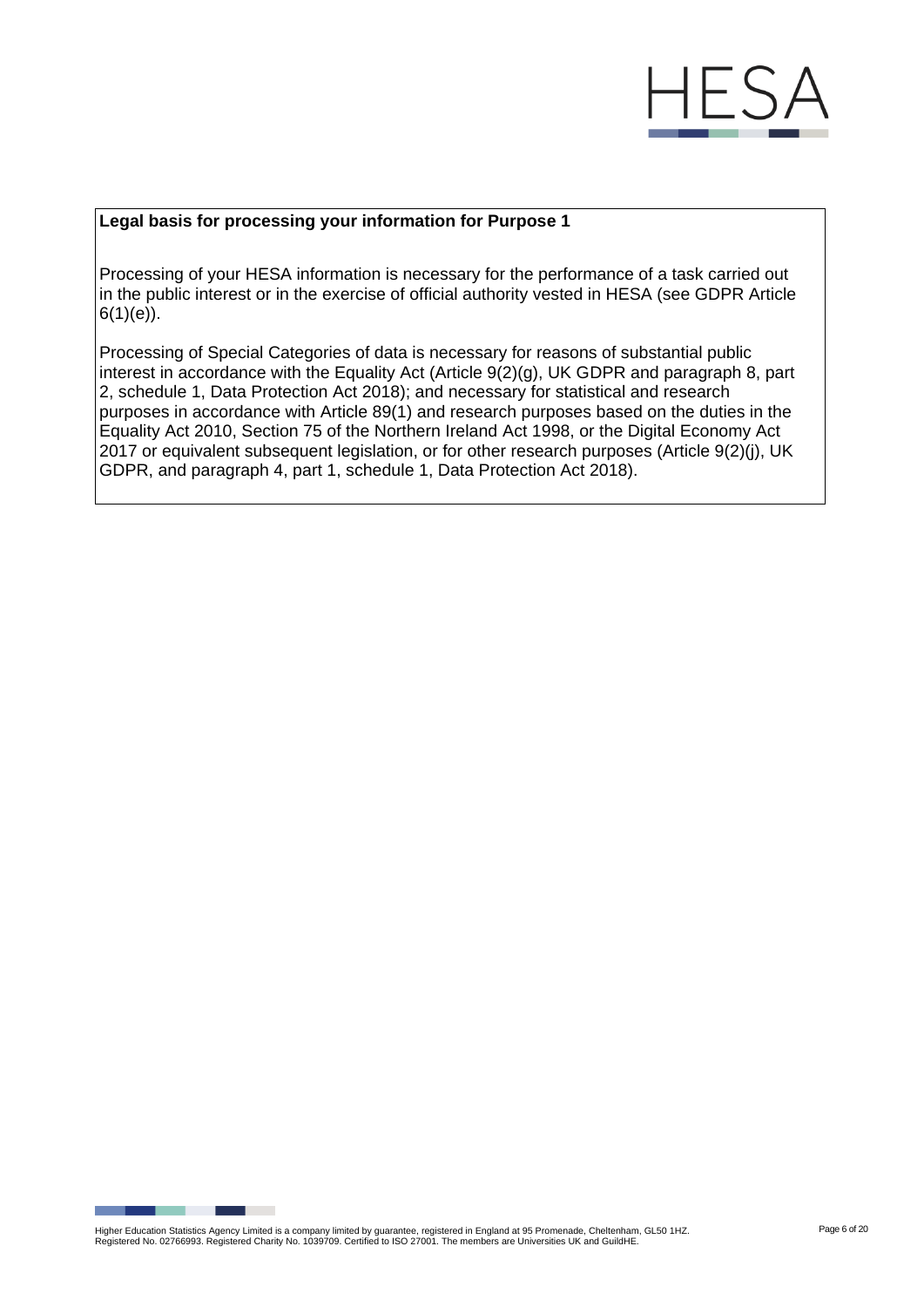

# PURPOSE 2 – NAMED DATA USED FOR PUBLIC FUNCTIONS BY PUBLIC AUTHORITIES

**HESA acts as an information hub to provide data and statistics on higher education. While the bodies described in Purpose 1 (above) have legal or regulatory power to require information from certain higher education providers, other public authorities also use your HESA information for their statutory and/or public functions including funding, regulation and policy-making purposes.**

#### **Education statistics and data**

HESA also acts as an information hub to provide information on higher education. In England, this is undertaken outside of HESA's designated data body activities. HESA shares your HESA information with public authorities who require it to carry out their statutory and/or public functions. This data sharing is carried out in the public interest or in the exercise of official authority vested in HESA and the public authorities. Your HESA information will be shared with these organisations as part of a large dataset which contains similar information about other people who have followed higher education courses in the UK.

These organisations become Controllers upon receipt of your HESA information. This means that they make their own decisions about how to use it, and this may include publishing statistics and sharing the information with third parties, such as other government or public bodies or other organisations of the type listed elsewhere in this collection notice. However, all uses that they make of your HESA information will be within the purposes set out in this collection notice and covered by data sharing agreements with HESA. These organisations will not use the data for the purposes of distinguishing your individual record or to take decisions about you, except as described in Purpose 3 below. These organisations may retain HESA information indefinitely for statistical and research purposes, or for fixed terms depending on the terms of their data sharing agreements with HESA.

The HE funding and regulatory bodies who receive information not collected under their relevant power, but who need it for their functions, are:

- [Office for Students](https://www.officeforstudents.org.uk/privacy/) (for example, the OfS have power to collect information from providers in England, but also need information about providers in other parts of the UK for their public function)
- [Higher Education Funding Council](https://www.hefcw.ac.uk/en/about-us/operational-policies/hefcw-privacy-notice/) for Wales
- **Scottish [Funding Council](http://www.sfc.ac.uk/about-sfc/how-we-operate/access-information/privacy-notice/privacy.aspx)**
- [Department](https://www.economy-ni.gov.uk/dfe-privacy-notice) for the Economy (NI)

Education departments in England and the devolved administrations:

- Department [for Education](https://www.gov.uk/guidance/data-protection-how-we-collect-and-share-research-data) (DfE)
- Welsh [Government](https://gov.wales/higher-education-statistics-agency-hesa-student-data-collection)

٠

**Scottish [Government](https://www.gov.scot/publications/scottish-exchange-of-data-privacy-information/)** 

#### Other bodies with public functions connected to education:

- Department for Business, Energy [and Industrial Strategy](https://www.gov.uk/government/organisations/department-for-business-energy-and-industrial-strategy/about/personal-information-charter)
- UK Research and [Innovation](https://www.ukri.org/privacy-notice/) (UKRI) (and Research England)
- **Teaching [Regulation Agency](https://www.gov.uk/government/organisations/teaching-regulation-agency/about/personal-information-charter)**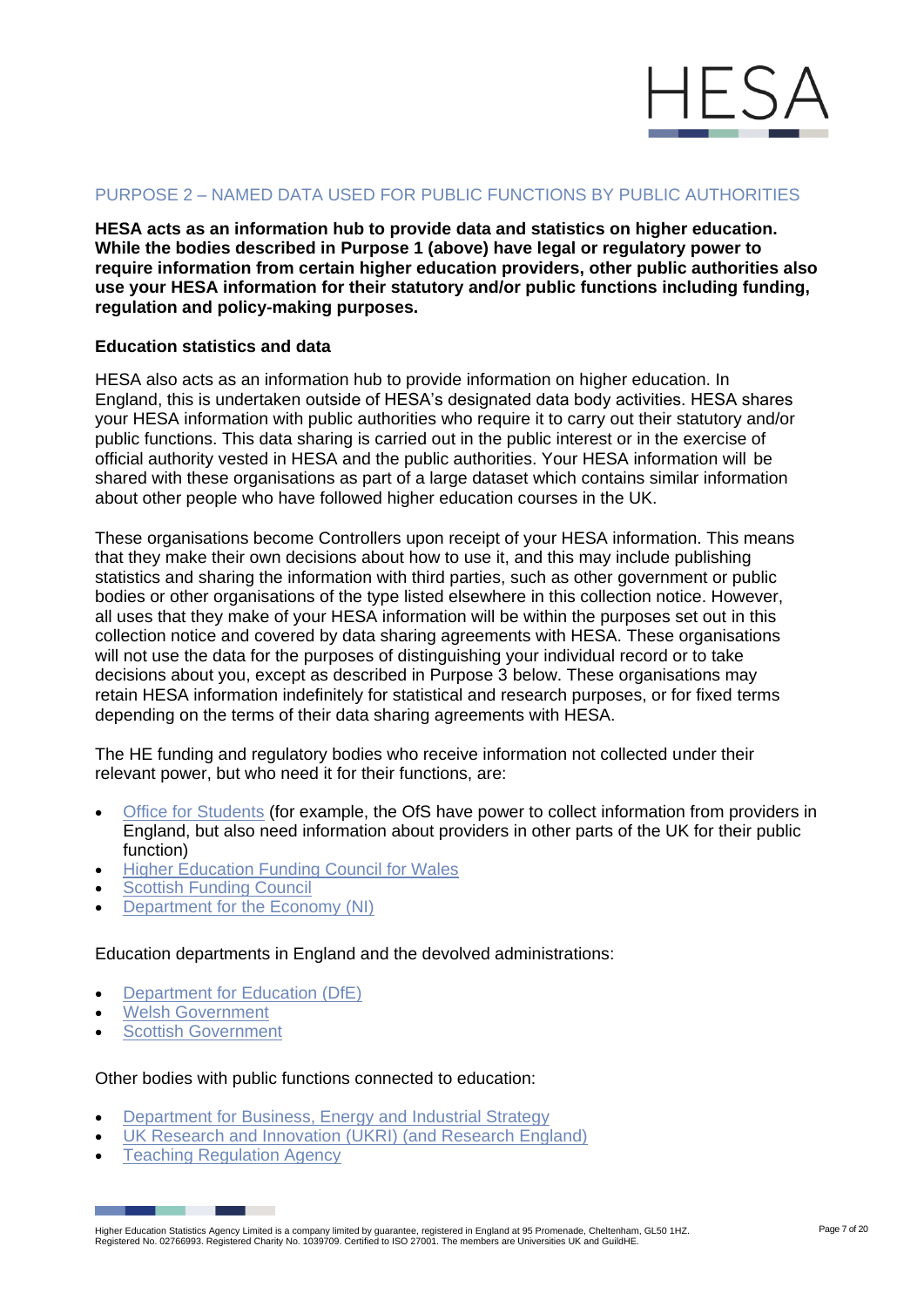

- National Health Service bodies and organisations working with them e.g. Health Education [England,](https://hee.nhs.uk/about/privacy-notice) [Department of Health and Social Care](https://www.gov.uk/government/organisations/department-of-health-and-social-care/about/personal-information-charter) and [NHS Education Scotland](https://www.nes.scot.nhs.uk/legal-and-site-information/privacy/)
- **[General](https://www.gmc-uk.org/privacy-and-cookies) Medical Council**
- [UCAS](https://www.ucas.com/about-us/policies/privacy-policies-and-declarations/ucas-privacy-policy)
- **[Office for National Statistics](https://www.ons.gov.uk/aboutus/transparencyandgovernance/dataprotection)**

and any successor bodies. Further Controllers may be added to the list from time to time – please see the online version of this notice at [www.hesa.ac.uk/fpn.](https://www.hesa.ac.uk/fpn)

### **Other uses of named data**

Your HESA information may also be used by some organisations who are also Controllers who carry out statistical and research tasks in the public interest or in the exercise of official authority that are not connected with education. Such uses may include the following:

- Production of statistics in relation to the population of the UK and for statistical research, undertaken by the Office for National Statistics. Further information can be found on the ONS [website.](https://www.ons.gov.uk/aboutus/transparencyandgovernance/dataprotection)
- Production of statistics and statistical research undertaken by National Records [of Scotland](https://www.nrscotland.gov.uk/Privacy) and the Northern [Ireland Statistics](https://www.nisra.gov.uk/nisra-privacy-notice) and Research Agency.
- Monitoring of public expenditure by the [National Audit](https://www.nao.org.uk/privacy-policy-and-cookies-statement/) Office.

The above list of organisations who may receive your HESA information will be subject to change over time. For example, HESA is seeking to reduce the burden on higher education providers by encouraging other organisations who currently collect information about students direct from higher education providers to collect and receive information through HESA. The above list will be updated on the HESA website at <https://www.hesa.ac.uk/fpn> from time to time, and you will need to monitor this link yourself if you wish to be aware of changes.

#### **Legal basis for processing your information for Purpose 2**

Processing of your HESA information is necessary for the performance of a task carried out in the public interest or in the exercise of official authority vested in HESA (See GDPR Article 6(1)(e)).

Processing of Special Categories of data is necessary for reasons of substantial public interest in accordance with the Equality Act (Article 9(2)(g), UK GDPR and paragraph 8, part 2, schedule 1, Data Protection Act 2018); and necessary for statistical and research purposes in accordance with Article 89(1) and research purposes based on the duties in the Equality Act 2010, Section 75 of the Northern Ireland Act 1998, or the Digital Economy Act 2017 or equivalent subsequent legislation, or for other research purposes (Article 9(2)(j), UK GDPR, and paragraph 4, part 1, schedule 1, Data Protection Act 2018).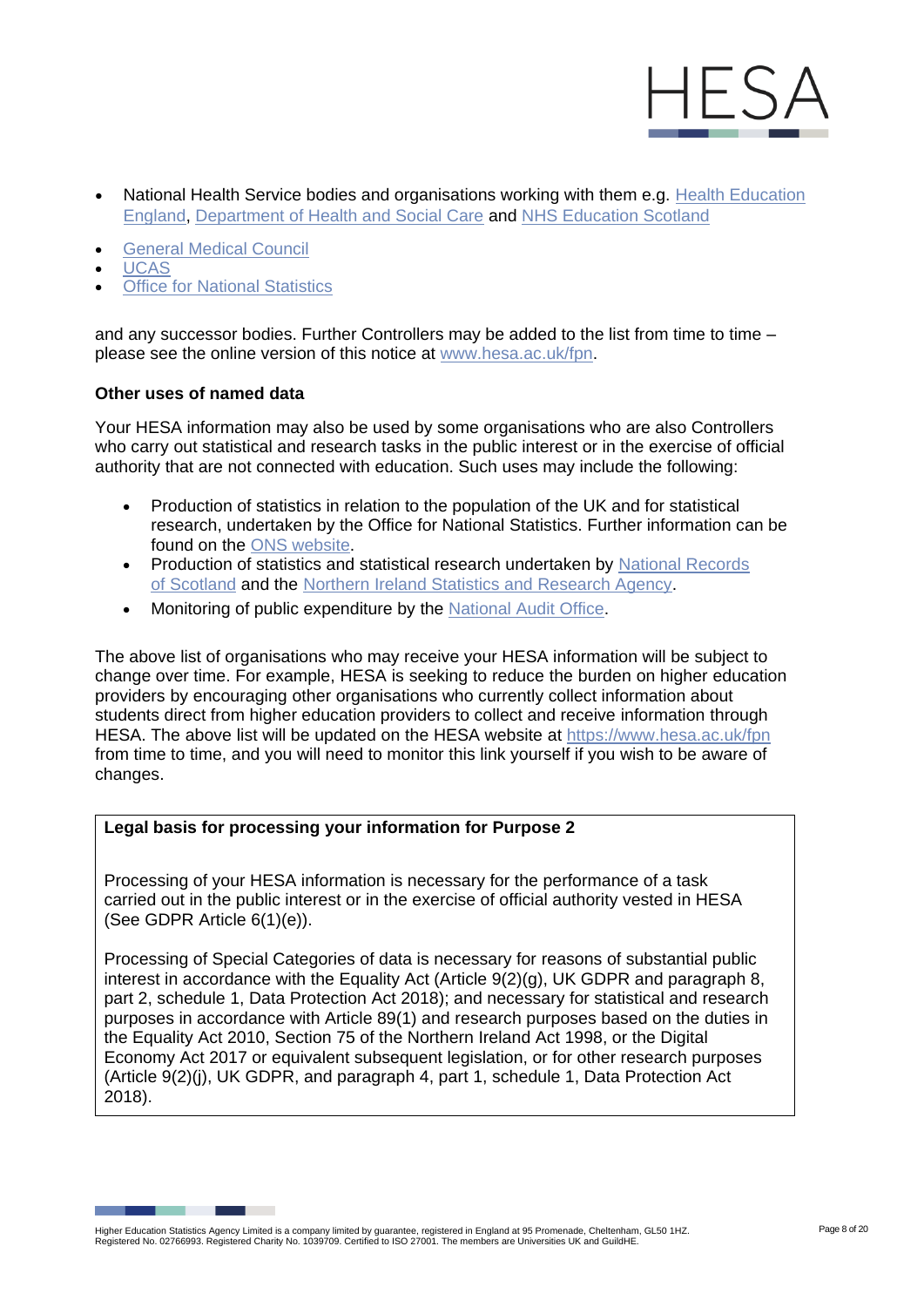

# PURPOSE 3 - ADMINISTRATIVE USES

**Your named data may be processed by HESA for administrative purposes or by public authorities for the detection or prosecution of fraud. The uses of your HESA information by public authorities may result in decisions being made about you.**

#### **HESA Administrative uses**

**HUSID look-up service** – If you have been included in the Student record in previous years, your current higher education provider may use HESA's look-up service to validate your student identifier (referred to as your HUSID). More information on HESA's look-up service can be found here: [https://www.hesa.ac.uk/support/tools-and-downloads/husid.](https://www.hesa.ac.uk/support/tools-and-downloads/husid)

**Changing provider during your Higher Education studies** – If during your study with a higher education provider, you transfer to another higher education provider or your course is delivered in collaboration with another higher education provider, it may be necessary for HESA to share information about you with your new provider to ensure you are correctly included in their relevant data submission to HESA. HESA may also be required to inform your previous provider that you are now studying elsewhere.

#### **External Administrative Uses**

In the exercise of their official authority, it may be necessary for the UK higher education funding and regulatory bodies listed in Purposes 1 and 2 to use your HESA information which is passed to them for Purposes 1 and 2 to identify you and take decisions about you as an individual for the following purposes only:

**Fraud detection and prevention** - Your HESA information may be used to audit claims to public funding and student finance, and to detect and prevent fraud. This may include sharing your information with other Controllers (for example the Student Loans Company, Pearson Education).

**Previous study -** If your higher education provider is in England: The Office for Students may share your previous education records with this provider, including HESA information submitted by other higher education providers, to determine the nature of any prior higher education study, including your current qualifications. This may be used to make decisions about the fees you are required to pay, the support available to you or the availability of a place for you to study with a higher education provider. The Office for Students may also share the fact you are studying with a new provider with your previous provider.

For these purposes your HESA information may be held separately by the OfS (in addition to being held within datasets for Purpose 1) and retained for as long as necessary for the purposes of detection or prosecution of fraud and any associated legal or audit purposes.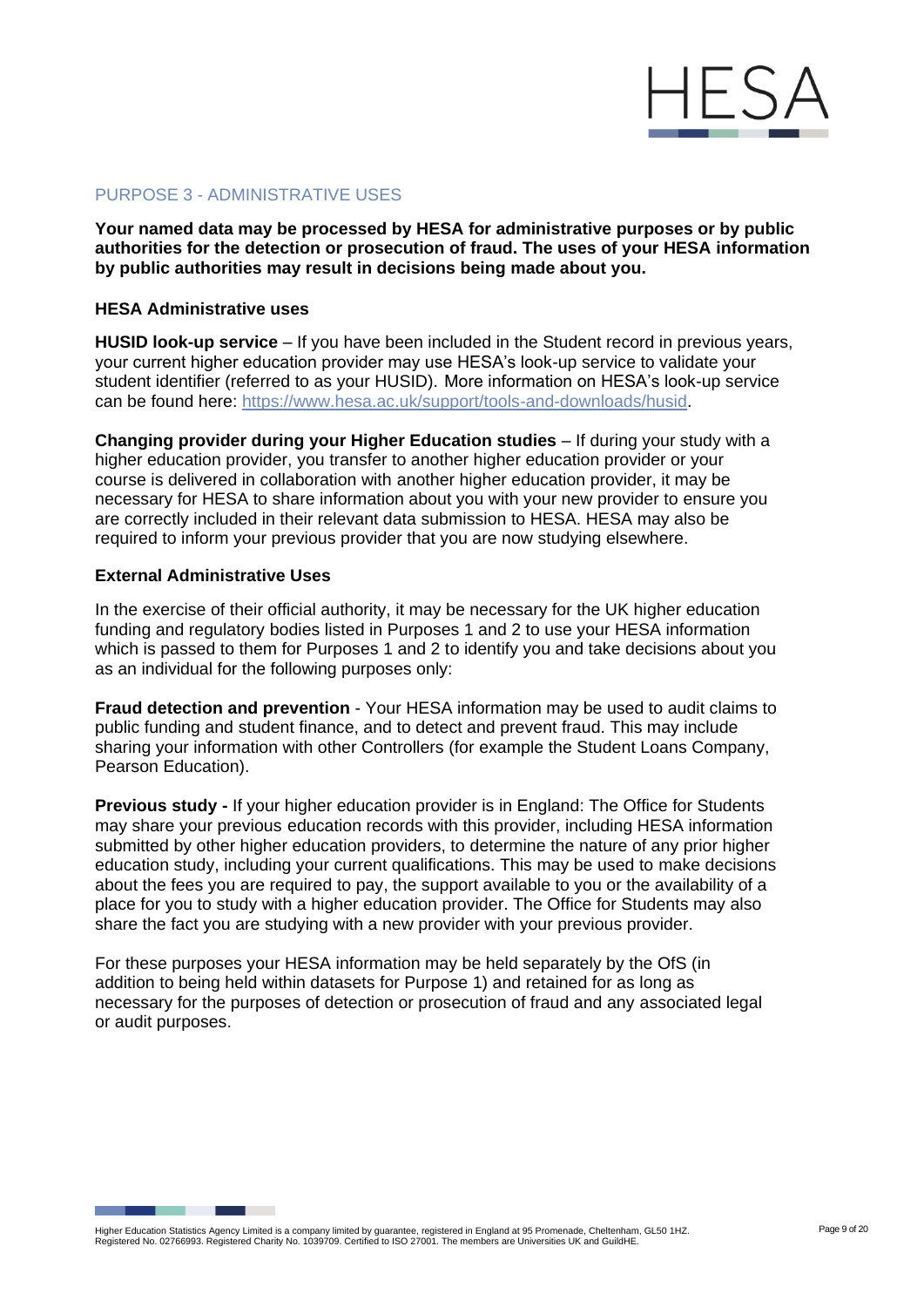

# **Legal basis for processing your information for Purpose 3**

Processing of your HESA information is necessary for the performance of a task carried out in the public interest or in the exercise of official authority vested in HESA (See GDPR Article  $6(1)(e)$ ).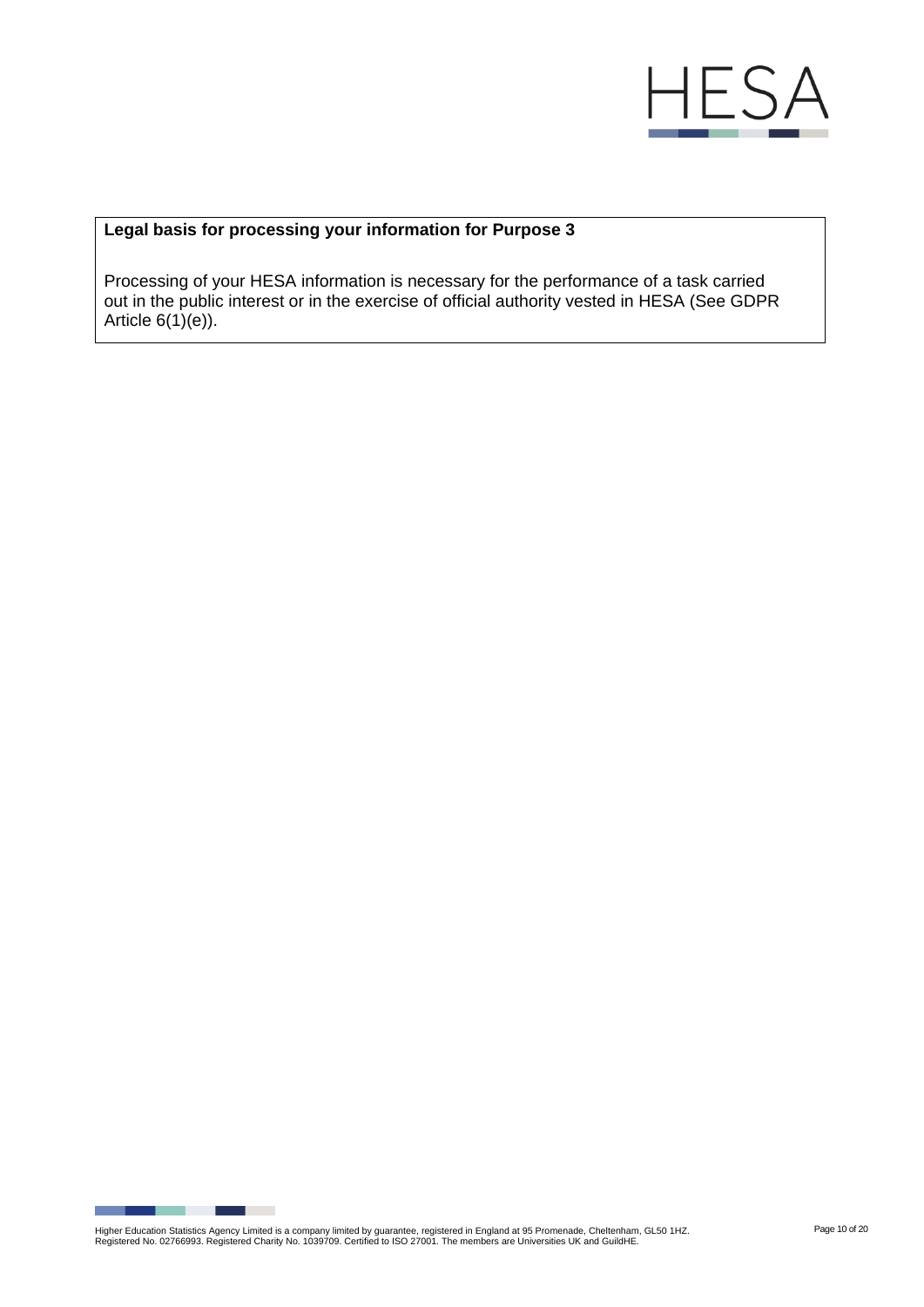

# PURPOSE 4 - HESA PUBLICATIONS

#### **HESA publishes statistics about students in higher education.**

Part of HESA's role is to produce and publish information about higher education in the public interest. This includes Official and National Statistics publications [\(https://uksa.statisticsauthority.gov.uk/about-the-authority/uk-statistical-system/types](https://uksa.statisticsauthority.gov.uk/about-the-authority/uk-statistical-system/types-of-official-statistics/)[of-official-statistics/\)](https://uksa.statisticsauthority.gov.uk/about-the-authority/uk-statistical-system/types-of-official-statistics/) and online business intelligence and research services.

When producing this material for publication, HESA applies its disclosure control, the [HESA](https://www.hesa.ac.uk/about/regulation/data-protection/rounding-and-suppression-anonymise-statistics)  [Standard Rounding Methodology,](https://www.hesa.ac.uk/about/regulation/data-protection/rounding-and-suppression-anonymise-statistics) to ensure that no Personal Data is included and that individuals cannot be identified from published material.

# **Legal basis for processing your information for Purpose 4**

Processing of your HESA information is necessary for the performance of a task carried out in the public interest or in the exercise of official authority vested in HESA (See GDPR Article 6(1)(e)).

Processing of Special Categories of data is necessary for reasons of substantial public interest in accordance with the Equality Act (Article 9(2)(g), UK GDPR and paragraph 8, part 2, schedule 1, Data Protection Act 2018); and necessary for statistical and research purposes in accordance with Article 89(1) and research purposes based on the duties in the Equality Act 2010, Section 75 of the Northern Ireland Act 1998, or the Digital Economy Act 2017 or equivalent subsequent legislation, or for other research purposes (Article 9(2)(i), UK GDPR, and paragraph 4, part 1, schedule 1, Data Protection Act 2018).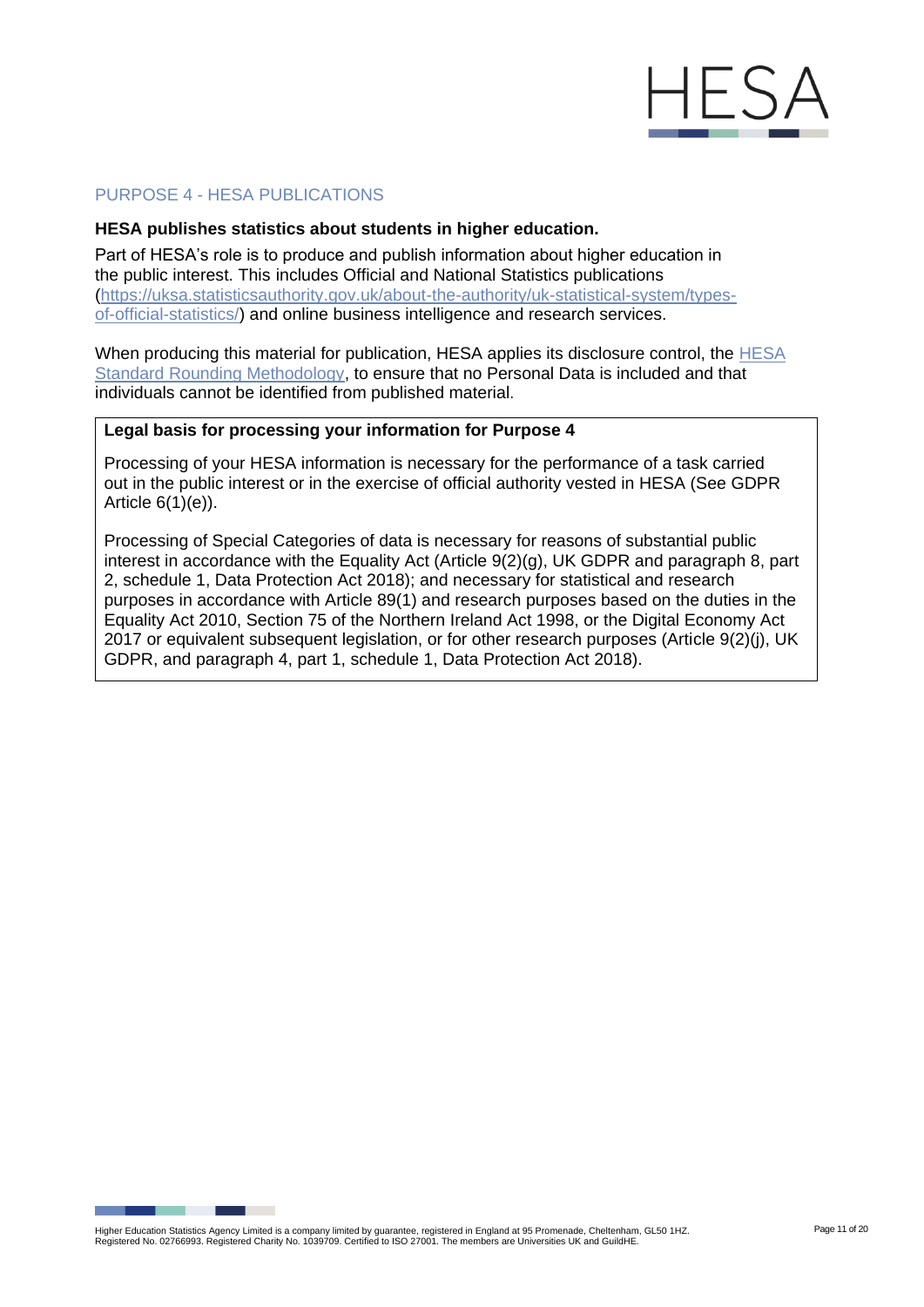

# PURPOSE 5 - EQUAL OPPORTUNITY, RESEARCH, JOURNALISM AND OTHER PROCESSING FOR STATISTICAL AND RESEARCH PURPOSES

**HESA information is used for research into higher education and the student population. This research can be academic, commercial, journalistic or for personal reasons. HESA prohibits the identification of individual students by those carrying out this research and information is not shared on a named basis with the exception of the processing undertaken by DfE (below).**

HESA and the other Controllers (see Purposes 1 & 2) may also supply information to third parties where there is a legitimate interest in doing so for statistical and research purposes. Examples of use for this purpose include:

- Provision of information to students and prospective students
- Equal opportunities monitoring
- Research This may be academic research, commercial research or other statistical research where this is in the public interest
- Journalism Where the relevant publication would be in the public interest e.g. league tables
- Creation and operation of analysis tools, for example, [Heidi Plus](https://www.jisc.ac.uk/heidi-plus)

Users to whom information may be supplied for Purpose 5 include:

- Higher education sector bodies including [Jisc](https://www.jisc.ac.uk/analytics/jisc-and-hesa-data-protection)
- Higher education providers
- Academic researchers and students
- Commercial organisations (e.g. recruitment firms, housing providers, graduate employers)
- Unions
- Non-governmental organisations and charities
- Local, regional and national government bodies
- Journalists

Information supplied by HESA to third parties within Purpose 5 is supplied under contracts which require that individuals shall not be identified from the supplied information, and this means that they also cannot use it to make decisions about you.

A copy of HESA's current agreement for the supply of tailored information is available at [www.hesa.ac.uk/services/custom/data/timescales-costs. E](https://www.hesa.ac.uk/services/custom/data/timescales-costs)ach agreement specifies the duration for which data may be processed. This is usually one year but may be longer, if necessary, for the specific research purpose. Each request for HESA information under Purpose 5 is assessed for its compliance with data protection legislation and its compatibility with this collection notice. HESA ensures that only the minimum amount of HESA information necessary for the specified research purpose is supplied to users. If the supplied information is to be published [HESA's Rounding Methodology](https://www.hesa.ac.uk/about/regulation/data-protection/rounding-and-suppression-anonymise-statistics) or an equivalent disclosure control must be applied to ensure that individuals cannot be identified from the published material. This means that the rounded data does not constitute Personal Data.

A copy of HESA's current agreement for access to Heidi Plus is [available here. E](https://www.hesa.ac.uk/files/Organisational%20Agreement%20for%20Access%20to%20Heidi%20Plus.pdf)ach agreement specifies the purpose for which the data may be processed.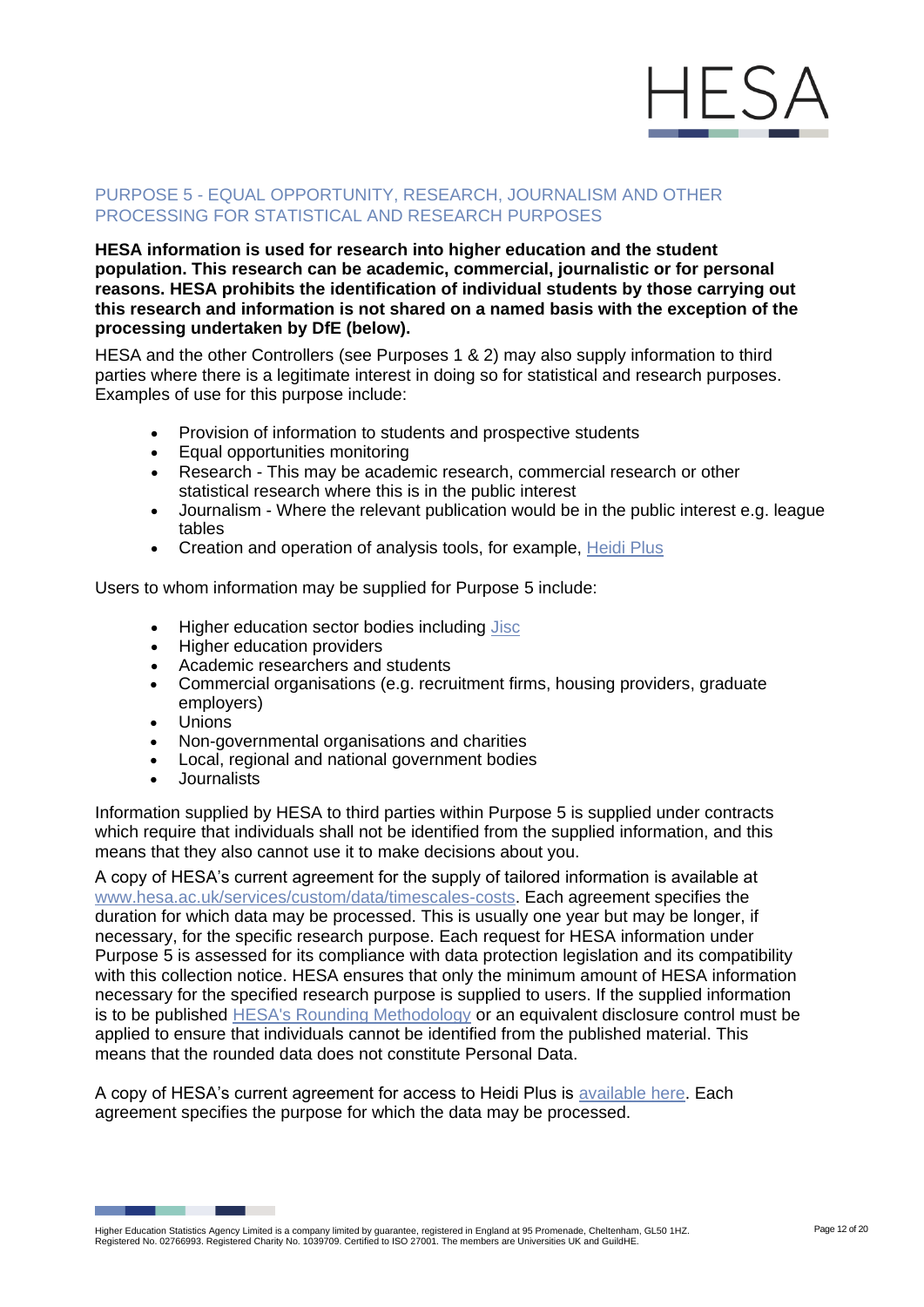

# **DfE Data Sharing Service**

If you are a student at a provider in England, HESA information may be linked to school and/or further education college information and supplied or linked to researchers' data through the [Office for National Statistics Secure Research Service \('ONS SRS'\).](https://www.ons.gov.uk/aboutus/whatwedo/statistics/requestingstatistics/approvedresearcherscheme) In some cases, HESA information may be shared with researchers directly following this linking activity. This onward sharing to researchers is provided by the [DfE Data Sharing Service.](https://www.gov.uk/guidance/data-protection-how-we-collect-and-share-research-data)  [DfE are the Controller of the data processed as part of the provision of this service. C](https://www.gov.uk/guidance/data-protection-how-we-collect-and-share-research-data)opies of the 'Agreement for the Supply of Linked Data' and of the 'Agreement for Making Linked Data available in ONS SRS' can be requested from [data.sharing@education.gov.uk.](mailto:data.sharing@education.gov.uk)

### **DfE Longitudinal Education Outcomes (LEO)**

Your HESA information may be linked to school, college, employment, tax and benefits data by the DfE and may be supplied to researchers by the DfE through the [Office for National](https://www.ons.gov.uk/aboutus/whatwedo/statistics/requestingstatistics/approvedresearcherscheme)  [Statistics Secure Research Service. M](https://www.ons.gov.uk/aboutus/whatwedo/statistics/requestingstatistics/approvedresearcherscheme)ore information is available from [https://www.gov.uk/government/publications/longitudinal-education-outcomes-study-how-we](https://www.gov.uk/government/publications/longitudinal-education-outcomes-study-how-we-use-and-share-data)[use-and-share-data.](https://www.gov.uk/government/publications/longitudinal-education-outcomes-study-how-we-use-and-share-data)

Other Controllers (listed under Purpose 1 above) may also process data for this purpose where this is necessary to fulfil their public functions.

#### **Legal basis for processing your information for Purpose 5**

Processing of your HESA information is necessary for the performance of a task carried out in the public interest or in the exercise of official authority vested in HESA (See GDPR Article 6(1)(e)).

Processing may also be necessary for the purposes of the legitimate interests of HESA in disseminating higher education information, or the legitimate interests of third parties in undertaking research in the field of higher education (See GDPR Article 6(1)(f)).

Processing of Special Categories of data is necessary for reasons of substantial public interest in accordance with the Equality Act (Article 9(2)(g), UK GDPR and paragraph 8, part 2, schedule 1, Data Protection Act 2018); and necessary for statistical and research purposes in accordance with Article 89(1) and research purposes based on the duties in the Equality Act 2010, Section 75 of the Northern Ireland Act 1998, or the Digital Economy Act 2017 or equivalent subsequent legislation, or for other research purposes (Article 9(2)(j), UK GDPR, and paragraph 4, part 1, schedule 1, Data Protection Act 2018).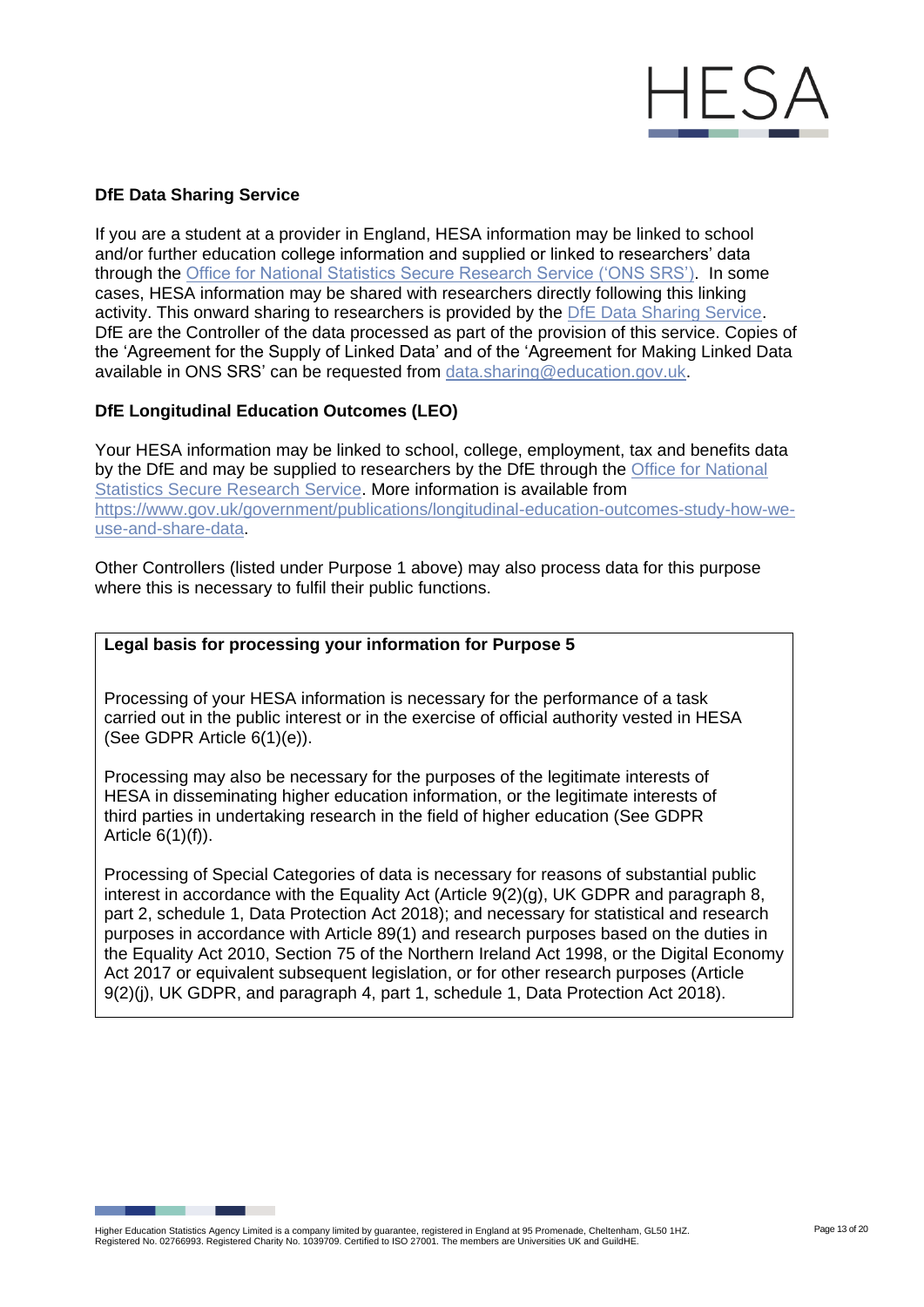

### PURPOSE 6 – STUDENTS ON PRIMARY MEDICAL QUALIFICATION COURSES ONLY

**If you are a student studying for a Primary Medical Qualification (PMQ) HESA will collect additional data about you at the request of the General Medical Council (GMC), who will use it for the purposes set out below. HESA will initially be undertaking this collection as Processor. Should HESA become a Controller of this data, HESA may also use this data for purposes 2 to 5 and 8.**

The GMC is a body with statutory responsibilities for the education, training, and regulation of medical practitioners in the UK. These responsibilities are set out in the Medical Act 1983.

The GMC will use data for the purposes of:

- Promoting, maintaining and improving high standards of medical education and training in the UK.
- Undertaking research that will allow the GMC to co-ordinate policy across all stages of medical education, including selection to medical school, undergraduate education, postgraduate education, and medical practice. This research is only possible with high quality measures of school performance. More information about how GMC use your data in research projects can be found here:
- [https://www.ukmed.ac.uk/faq#for\\_doctors\\_and\\_medical\\_students](https://www.ukmed.ac.uk/faq#for_doctors_and_medical_students)
- The GMC will not use the data collected by HESA to make decisions about individual students or doctors.

# **Legal basis for processing your information for Purpose 6**

Legal basis for processing your information for Purpose 6 is determined by GMC as data Controller. More information about how the GMC uses personal data, and its lawful basis for doing so, can be found here [https://www.gmc-uk.org/privacy-and-cookies.](https://www.gmc-uk.org/privacy-and-cookies)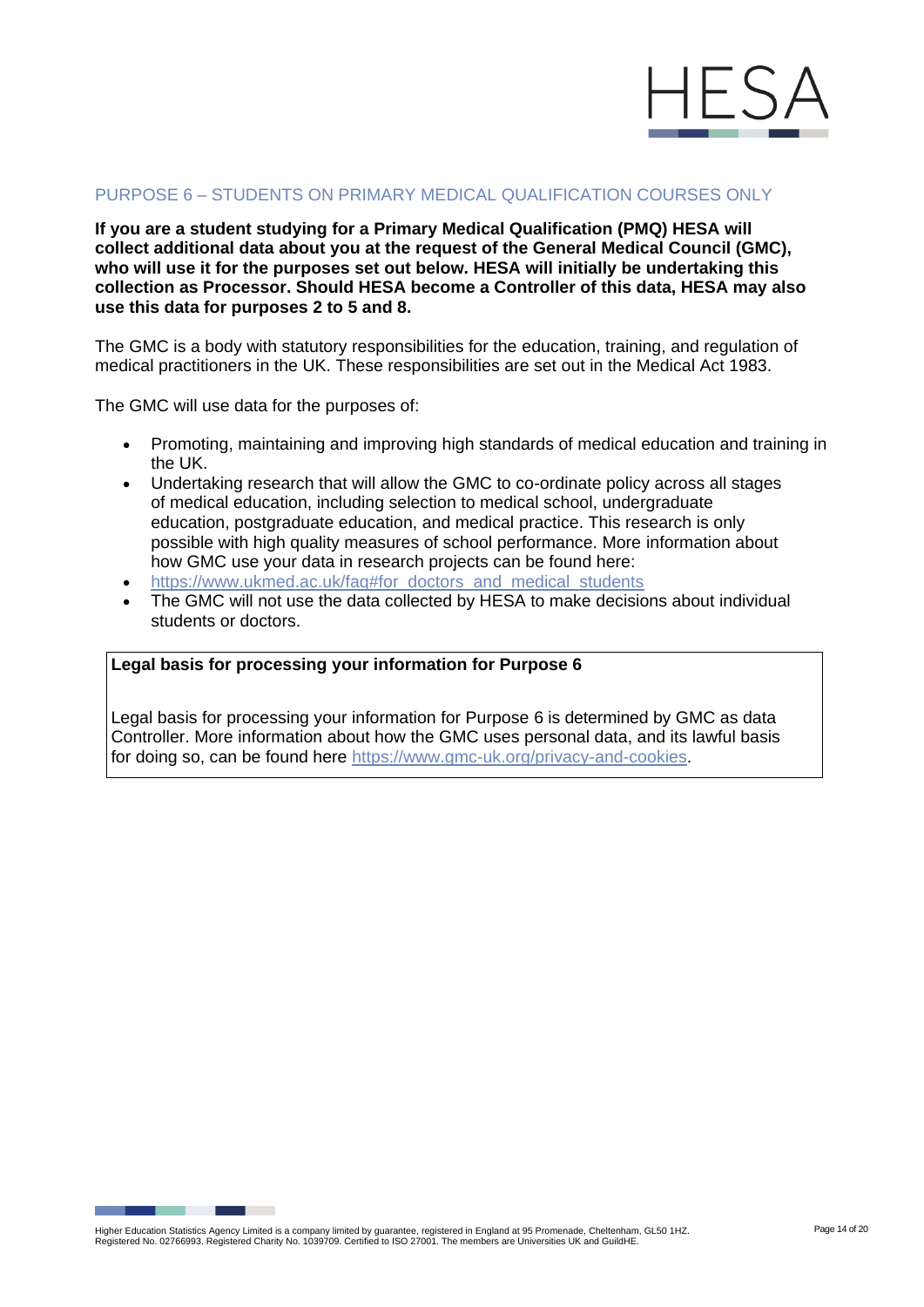

# PURPOSE 7 – STUDENTS WHOSE INFORMATION IS RETURNED TO HESA ON A VOLUNTARY BASIS

#### **If you are a student studying at a higher education provider which has elected to return your data on a voluntary basis HESA will use this data for purposes 2 to 5 and 8. If this purpose applies in relation to your higher education provider, your provider should inform you of this.**

Sometimes an HE provider's circumstances change so that it isn't compulsory for it to submit student data to HESA. In this case, the HE provider and HESA (following consultation with relevant Statutory Customers) might agree to continue to allow the return of data by the provider for their students where this is considered to be in the public interest. Should the status of the provider change so that it becomes compulsory to submit student data to HESA, this will be collected under Purpose 1.

# **Legal basis for processing your information for Purpose 7**

Processing of your HESA information is necessary for the performance of a task carried out in the public interest or in the exercise of official authority vested in HESA (see GDPR Article 6(1)(e)).

Processing of Special Categories of data is necessary for reasons of substantial public interest in accordance with the Equality Act (Article 9(2)(g), UK GDPR and paragraph 8, part 2, schedule 1, Data Protection Act 2018); and necessary for statistical and research purposes in accordance with Article 89(1) and research purposes based on the duties in the Equality Act 2010, Section 75 of the Northern Ireland Act 1998, or the Digital Economy Act 2017 or equivalent subsequent legislation, or for other research purposes (Article 9(2)(j), UK GDPR, and paragraph 4, part 1, schedule 1, Data Protection Act 2018).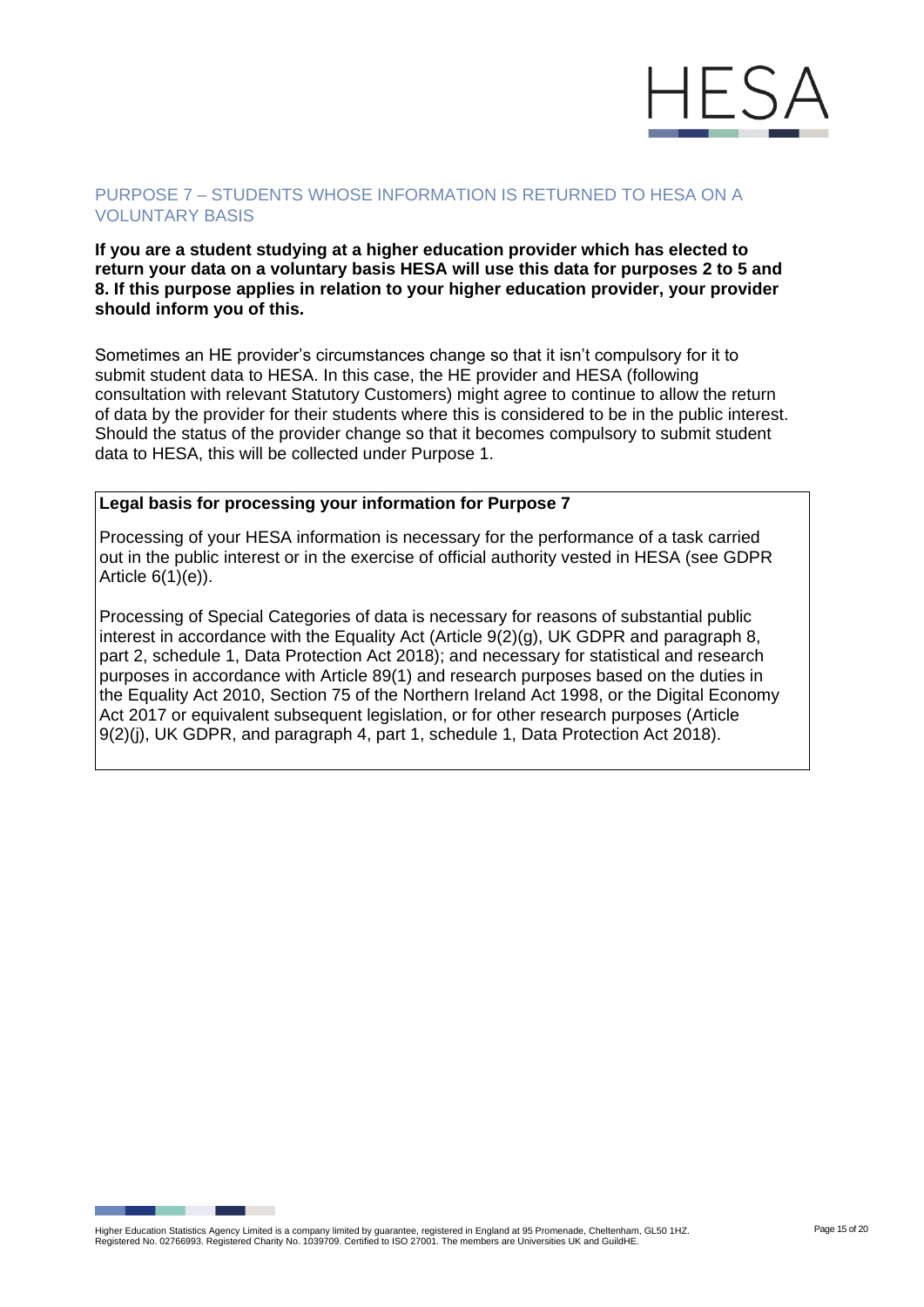

# PURPOSE 8 – USE BY HESA TO PERFORM ITS ROLE AS DESIGNATED DATA BODY FOR ENGLAND AND ITS EQUIVALENT ROLES FOR THE OTHER COUNTRIES OF THE UNITED KINGDOM

**Your HESA information is processed by HESA to collect, compile, publish and share data in accordance with this notice. This processing will include processing for purposes such as analysis & research to: review and improve data quality; data accuracy; and the usefulness, context & richness of the data/analysis HESA produces. It will also be processed to analyse and research the outcomes from education.**

HESA processes your HESA information as part of a larger statistical dataset for the above purposes to:

- Create derived fields to enrich data utility and insights of HESA data.
- Contextualise the use of HESA data.
- Research and understand progression through higher education. This may include linking to survey responses provided in the future as part of the Graduate Outcomes survey: <https://www.graduateoutcomes.ac.uk/> and to other datasets for example college data.
- Quality assure data and to remove anomalies and improve data accuracy. This may include processing personal data in the context of providing bespoke training to higher education providers to provide analysis and improve data quality.
- Research into data quality and the sector's reliance on time series data.
- Check it against information submitted to UCAS to improve data accuracy.
- Check it against information submitted to National Student Survey (NSS) to improve data accuracy.
- To review how changes and improvements can be made to HESA's processing including systems and software and the implications that this would have on the data it produces.

# **Legal basis for processing your information for Purpose 8**

Processing of your HESA information is necessary for the performance of a task carried out in the public interest or in the exercise of official authority vested in HESA (See GDPR Article 6(1)(e)).

Processing of Special Categories of data is necessary for reasons of substantial public interest in accordance with the Equality Act (Article 9(2)(g), UK GDPR and paragraph 8, part 2, schedule 1, Data Protection Act 2018); and necessary for statistical and research purposes in accordance with Article 89(1) and research purposes based on the duties in the Equality Act 2010, Section 75 of the Northern Ireland Act 1998, or the Digital Economy Act 2017 or equivalent subsequent legislation, or for other research purposes (Article 9(2)(j), UK GDPR, and paragraph 4, part 1, schedule 1, Data Protection Act 2018).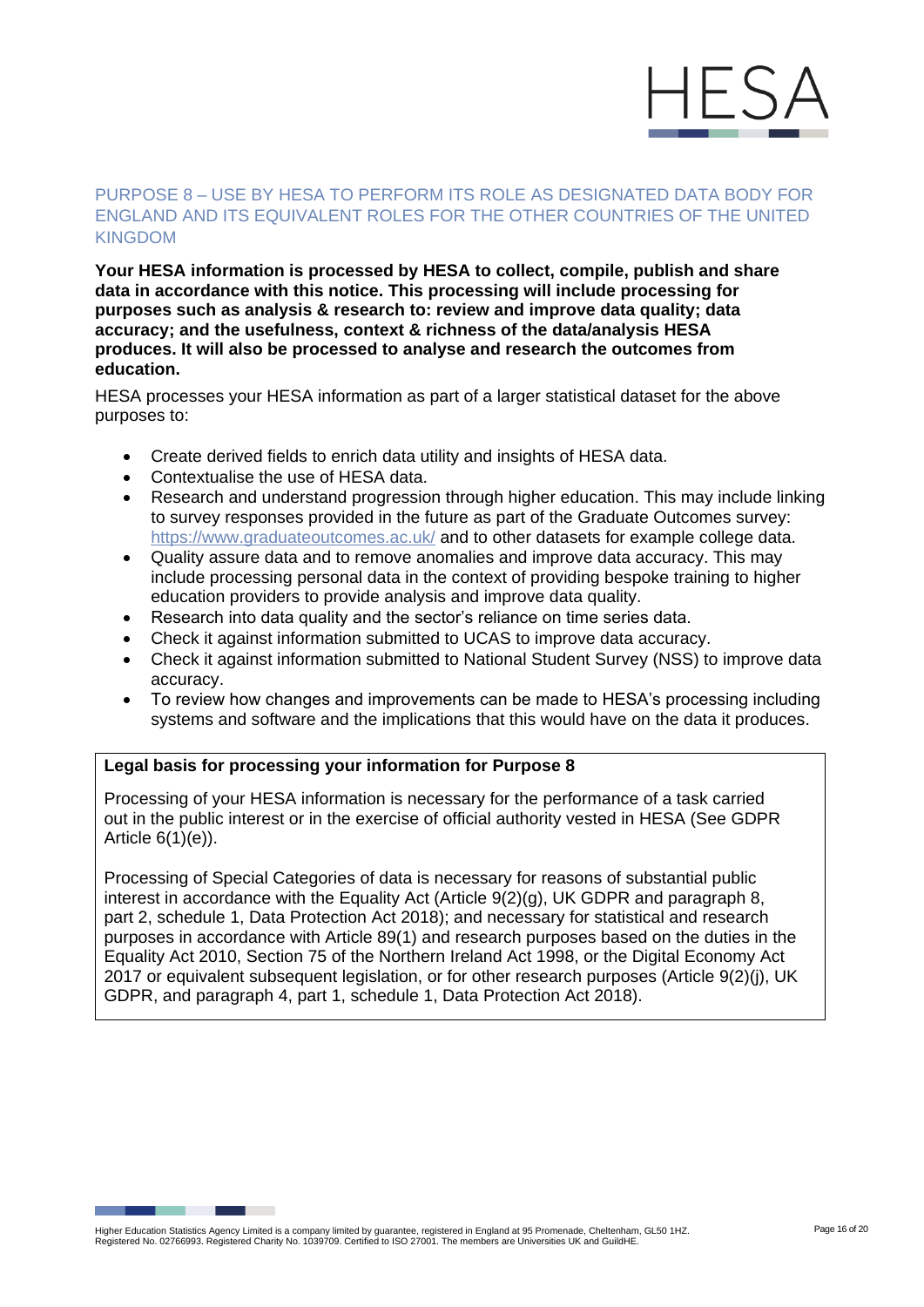

# LINKING OF YOUR HESA INFORMATION TO OTHER INFORMATION

#### **HESA information is sometimes linked to other data sources to enable more detailed research and analysis.**

As indicated above, where HESA and organisations covered by Purposes 1 & 2 use HESA information this may include linking named or pseudonymised HESA information to other information for research and data validation purposes. Examples include linking to:

- [National Student](https://www.thestudentsurvey.com/privacy-policy/) Survey data to place the results of this survey in context.
- School and [Further Education](https://www.gov.uk/guidance/data-protection-how-we-collect-and-share-research-data) data to research progression to higher education.
- Student [Loans Company](https://media.slc.co.uk/alldomiciles/nysf/dps_privacy_notice_e_o.pdf) data to research the use of student finance and to create/validate fields relating to socioeconomic disadvantage.
- [Student Awards Agency Scotland](https://www.saas.gov.uk/data-protection) data the creation/validity of data fields relating to socioeconomic disadvantage.
- Qualification awarding bodies data to research the value and outcomes of qualifications. Employment, tax, and benefits data – to research the earnings of graduates and to better understand the outcomes of education (Guidance on the use of HESA records matched to tax, benefits and employment data is available at: [www.gov.uk/government/publications/longitudinal-education-outcomes-study-how](https://www.gov.uk/government/publications/longitudinal-education-outcomes-study-how-we-use-and-share-data)[we-use-and-share-data\)](https://www.gov.uk/government/publications/longitudinal-education-outcomes-study-how-we-use-and-share-data).
- [UCAS](https://www.ucas.com/about-us/policies/privacy-policies-and-declarations/ucas-privacy-policy) data to understand entry rates to higher education.
- UCAS and Higher Education Career Services Unit (HECSU) data to deliver an information service to support students and prospective students make informed and effective study and career choices.

**Medical students -** If you are a medical student your HESA information may be included in the UKMED research database [\(www.ukmed.ac.uk\)](http://www.ukmed.ac.uk/). The General Medical Council is the Controller for this database used for researching doctors' progression through their education and training.

**Widening Participation Programmes** - If you have participated in programmes designed to widen participation in higher education, your HESA information may be linked to data held by these programmes for research purposes. This may include [Higher Education Access Tracker](https://heat.ac.uk/)  [\(HEAT\),](https://heat.ac.uk/) [East Midlands Widening Participation Research and Evaluation Partnership](http://www.emwprep.ac.uk/wp-content/uploads/2018/05/EMWPREP-Team-Structure-and-Key-Roles.pdf)  [\(EMWPREP\)](http://www.emwprep.ac.uk/wp-content/uploads/2018/05/EMWPREP-Team-Structure-and-Key-Roles.pdf) and [Aimhigher West Midlands \(AHWM\).](https://aimhigherwm.ac.uk/wp-content/uploads/2018/07/Aimhigher-West-Midlands-Privacy-Notice.pdf)

**Destinations information for schools and colleges** – If you attended a school or college in England or Wales linked data may be disclosed by organisations covered by Purposes 1 & 2 to the last school or college you attended (or its successor body) and to Ofsted or Estyn in the exercise of their official authority to enable them to assess the outcomes of secondary education.

Where HESA provides information from your HESA information to third parties under Purpose 5, the permitted processing of the information by a third party may include linking HESA information to other information held by the third party. Permission is considered on a caseby-case basis. It is only given where the linking is for the purposes outlined in Purpose 5 and subject to the requirement not to carry out linking to identify individuals.

Higher Education Statistics Agency Limited is a company limited by guarantee, registered in England at 95 Promenade, Cheltenham, GL50 1HZ.<br>Registered No. 02766993. Registered Charity No. 1039709. Certified to ISO 27001. Th

٠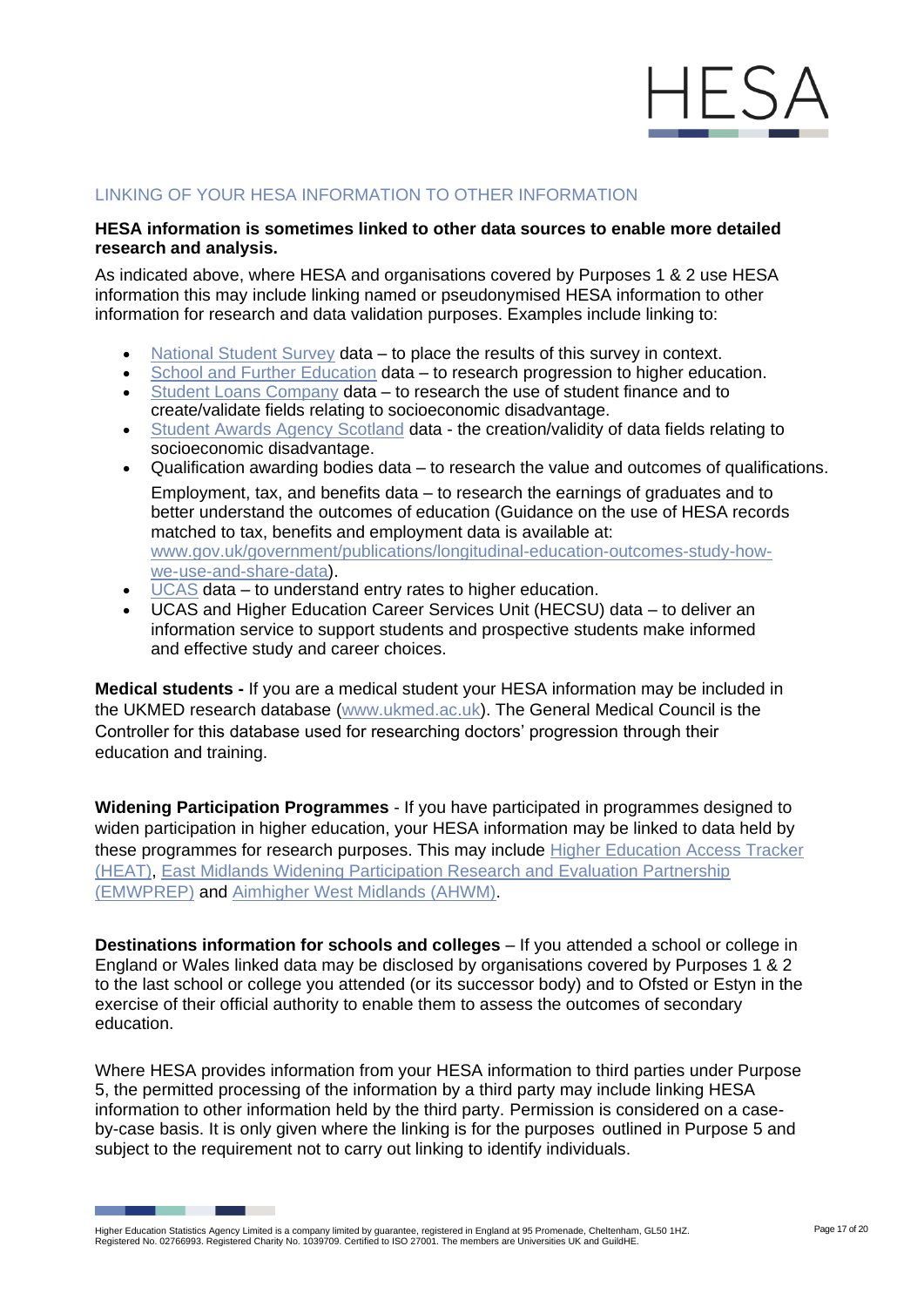

# THE HESA INITIAL TEACHER TRAINING RECORD ("ITT")

**Information about teacher training students in England is submitted to the [Department](https://www.gov.uk/guidance/data-protection-how-we-collect-and-share-research-data)  [for Education](https://www.gov.uk/guidance/data-protection-how-we-collect-and-share-research-data) (DfE) and the Teaching [Regulation Agency](https://www.gov.uk/government/organisations/teaching-regulation-agency/about/personal-information-charter) (TRA) via HESA.**

If you are on an ITT course at a higher education provider in England, HESA will collect additional information about you and provide this to the DfE and TRA. ITT courses are those that lead to Qualified Teacher Status (QTS) or Early Years Teacher Status (EYTS).

The TRA is an executive agency of the DfE and for the purposes of the GDPR, DfE and HESA are separate Controllers of the ITT record.

DfE will process your personal data in exercise of its official authority, namely the funding, administration and monitoring of ITT schemes in England. DfE will use your data to establish a record on the Database of Trainee Teachers and Providers (DTTP) and register your course details and subsequent completion.

TRA will process your personal data in the exercise of its official authority, namely the award of QTS and EYTS and the maintenance of the list of teachers in England. TRA will use your data to establish a record on the database of teachers and allocate to you a teacher reference number (TRN). TRA will contact you to provide confirmation of your TRN and any subsequent award of QTS and as part of your statutory induction year.

DfE and TRA may share personal data with your provider, and where the law allows it, or there is a legal requirement for sharing to take place, its partners and contractors for this purpose and may link it to other sources of information about you. Partners include employers of teachers, teacher employment agencies, Ofsted, Capita Teachers' Pensions and other executive agencies of the DfE.

#### **Legal basis for processing your information for ITT purposes**

Processing of your HESA information is necessary for the performance of a task carried out in the public interest or in the exercise of official authority vested in HESA (see GDPR Article 6(1)(e)).

Processing of Special Categories of data is necessary for reasons of substantial public interest in accordance with the Equality Act (Article 9(2)(g), UK GDPR and paragraph 8, part 2, schedule 1, Data Protection Act 2018); and necessary for statistical and research purposes in accordance with Article 89(1) and research purposes based on the duties in the Equality Act 2010, Section 75 of the Northern Ireland Act 1998, or the Digital Economy Act 2017 or equivalent subsequent legislation, or for other research purposes (Article 9(2)(j), UK GDPR, and paragraph 4, part 1, schedule 1, Data Protection Act 2018).

# STUDENT AND LEAVER SURVEYS

**You may be asked to provide information about your experience as a student and your activities after you graduate as part of national surveys.**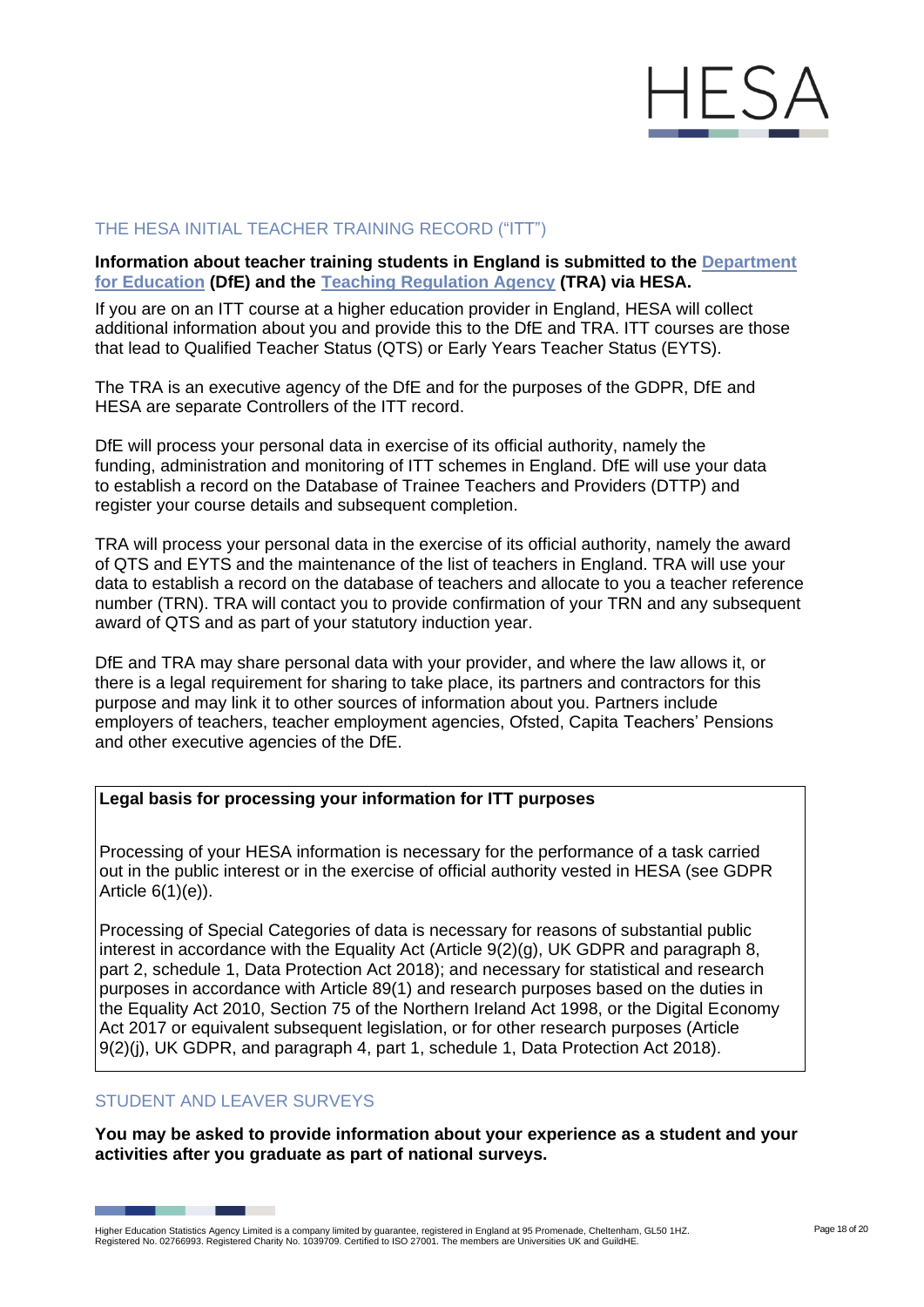

Your contact details may be passed to survey contractors to carry out the [National](https://www.thestudentsurvey.com/privacy-policy/)  [Student Survey](https://www.thestudentsurvey.com/privacy-policy/) (NSS), other surveys of students' views about their study, and surveys of student finances, on behalf of some of the organisations listed under Purposes 1 & 2 above.

Your provider will hold your contact details after you graduate in order for you to be contacted to complete the [Graduate Outcomes survey. Y](https://www.graduateoutcomes.ac.uk/student-q)our contact details will be passed to HESA and the organisation(s) contracted by HESA to assist it to undertake the Graduate Outcomes survey. HESA's contractors will only use your contact details for the survey and will delete them when the survey is closed. HESA may hold your contact details for further Graduate Outcomes surveys or administration of the survey data where these are in the public interest. Your responses to the Graduate Outcomes survey will be made available to your provider, and your provider may choose to add additional questions to the survey for their own use.

Further privacy and data protection information will be provided if you are contacted for any of these surveys. The privacy information for Graduate Outcomes is available on the [Graduate Outcomes website. Y](https://www.graduateoutcomes.ac.uk/privacy-info)ou might also be contacted as part of an audit to check that a survey has been undertaken properly.

### **Legal basis for processing your information to conduct national surveys**

Processing of your information to conduct the student and graduate surveys is necessary for the performance of a task carried out in the public interest or in the exercise of official authority vested in HESA (See GDPR Article 6(1)(e)).

Processing of Special Categories of data is necessary for reasons of substantial public interest in accordance with the Equality Act (Article 9(2)(g), UK GDPR and paragraph 8, part 2, schedule 1, Data Protection Act 2018); and necessary for statistical and research purposes in accordance with Article 89(1) and research purposes based on the duties in the Equality Act 2010, Section 75 of the Northern Ireland Act 1998, or the Digital Economy Act 2017 or equivalent subsequent legislation, or for other research purposes (Article 9(2)(j), UK GDPR, and paragraph 4, part 1, schedule 1, Data Protection Act 2018).

# FURTHER INFORMATION ABOUT RECIPIENTS OF YOUR HESA INFORMATION

HESA publishes a register containing information relating to the recipients to whom we disclose data for statistical purposes. The live register can be found here: [https://www.hesa.ac.uk/about/regulation/data-protection/register.](https://www.hesa.ac.uk/about/regulation/data-protection/register)

# YOUR RIGHTS

**Data protection legislation gives you rights over your personal data. These include rights to know what information is processed about you and how it is processed. These rights have to be met by HESA and any other organisation which takes decisions about how or why your information is processed.**